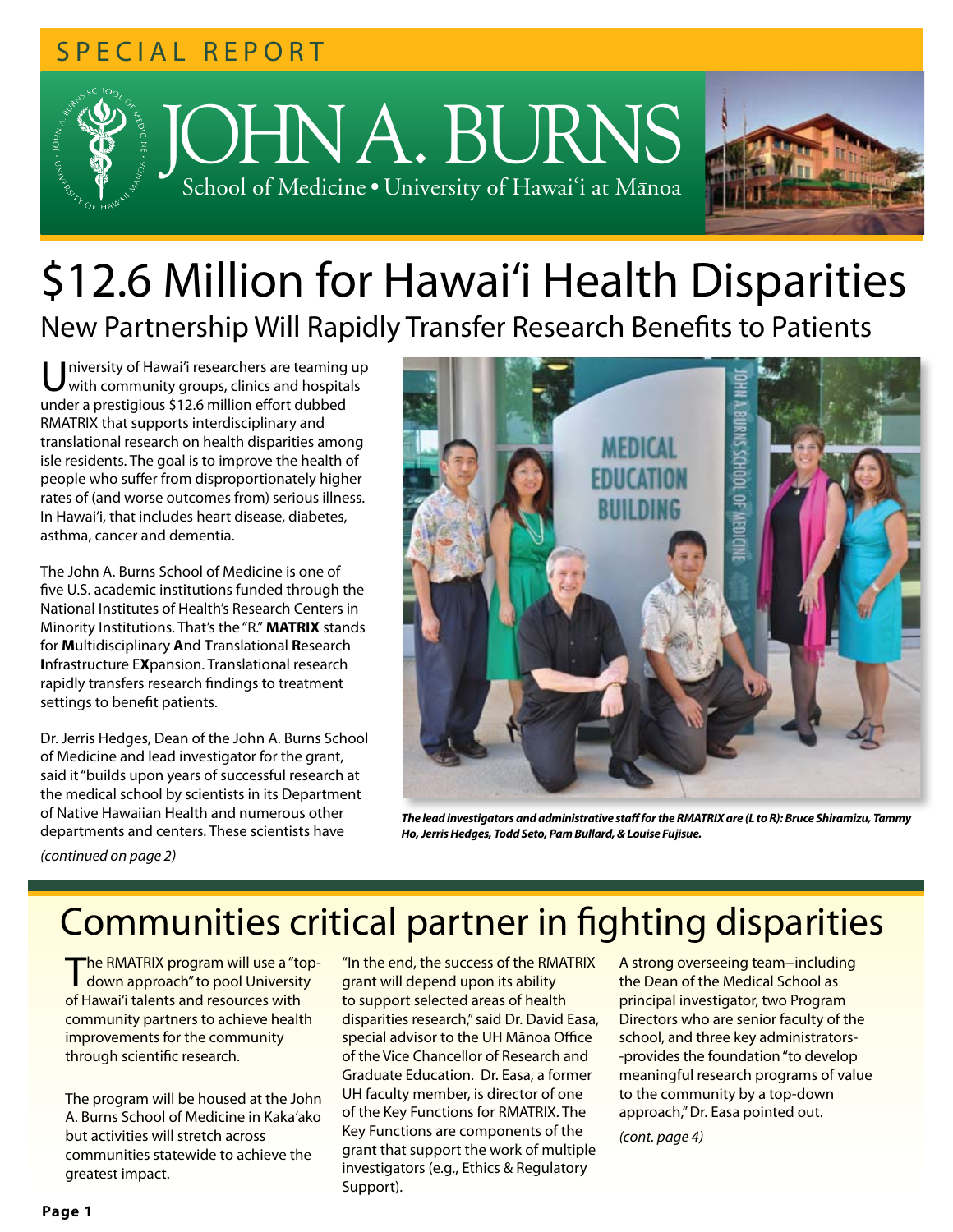### \$12.6 million To Reduce Isle Health Disparities (cont. from page 1) UH Resources Will Support Community Research Programs

identified the challenges of addressing the health disparities of Native Hawaiian and other Pacific Islanders in our multi-cultural and multi-ethnic setting."

UH Mānoa Chancellor Virginia Hinshaw said the funding "acknowledges the incredible strides the medical school and its health partners have made to excel in clinical care and research. In addition, this outcome reflects the value of the investment Hawai'i has made in modern research facilities and skilled faculty at the medical school."

Two medical school faculty members--Dr. Bruce Shiramizu, in the Department of Pediatrics, and Dr. Todd Seto, cardiologist at The Queen's Medical Center—are Co- Program Directors of the ambitious undertaking to address six health disparities disproportionately affecting Native Hawaiians, Pacific Islanders, Asians and other populations in Hawai'i. They include: Cardiovascular health, respiratory health, nutritional and metabolic health, cancer health (prevention, epidemiology, treatment, drug discovery), perinatal, growth and developmental health and aging and neurocognitive health (the ability to think and reason).

"It is somewhat overwhelming," said Dr.Shiramizu. "But understanding and addressing these health outcome disparities in our multicultural setting will help our nation as a whole answer why some diseases are more prevalent in minority populations and what can be done to reduce the burden of these diseases."



Volcanic Organic Gas (VOG) eruptions have been associated with respiratory com-<br>
plaints in Haugi's and are age as of ective study by PMATRIX investigators.<br> **Director.** *plaints in Hawai'i and are one area of active study by RMATRIX investigators.*



*Researchers collect airborne samples of VOG.* 



*Modern laboratory facilities at the John A. Burns School of Medicine facilitate the training of medical students and graduate students in high tech research techniques that will help address health disparities.*

The basic concept is to provide infrastructure to bolster research collaborations and investigations, he said. For example, he explained, this could involve assisting investigators in putting grants together, obtaining institutional review board approval for research and dealing with regulatory obstacles at different levels. "What our infrastructure is trying to do is make scientific studies of these issues more doable."

Faculty in nursing, engineering, geosciences, law and other schools are encouraged to collaborate with medical school investigators on issues where they might do research together or assist each other. "Sometimes the right hand doesn't know what the left hand is doing." Dr. Shiramizu pointed out. "Through the RMATRIX program, we can help with key information dissemination."

*"Understanding and addressing these health outcome disparities in our multicultural setting will help our nation as a whole answer why some diseases are more prevalent in minority populations and what can be done to reduce the burden of these diseases."* 

> *--Dr. Bruce Shiramizu, RMATRIX Co-Program*

Co-Program Directors Seto and Shiramizu stress the importance of asking Native Hawaiians and others what they feel are major health issues in their communities. "Involving the communities in these research efforts will be vital to the grant's success," stressed Dr. Seto, who has introduced programs successfully to high-risk communities.

The program will bring together experts and leaders from multiple disciplines throughout UH's Mānoa and Hilo campuses, Dean Hedges said, stressing that there will be many opportunities for community participation and interdisciplinary research collaborations. *(continued on page 6)*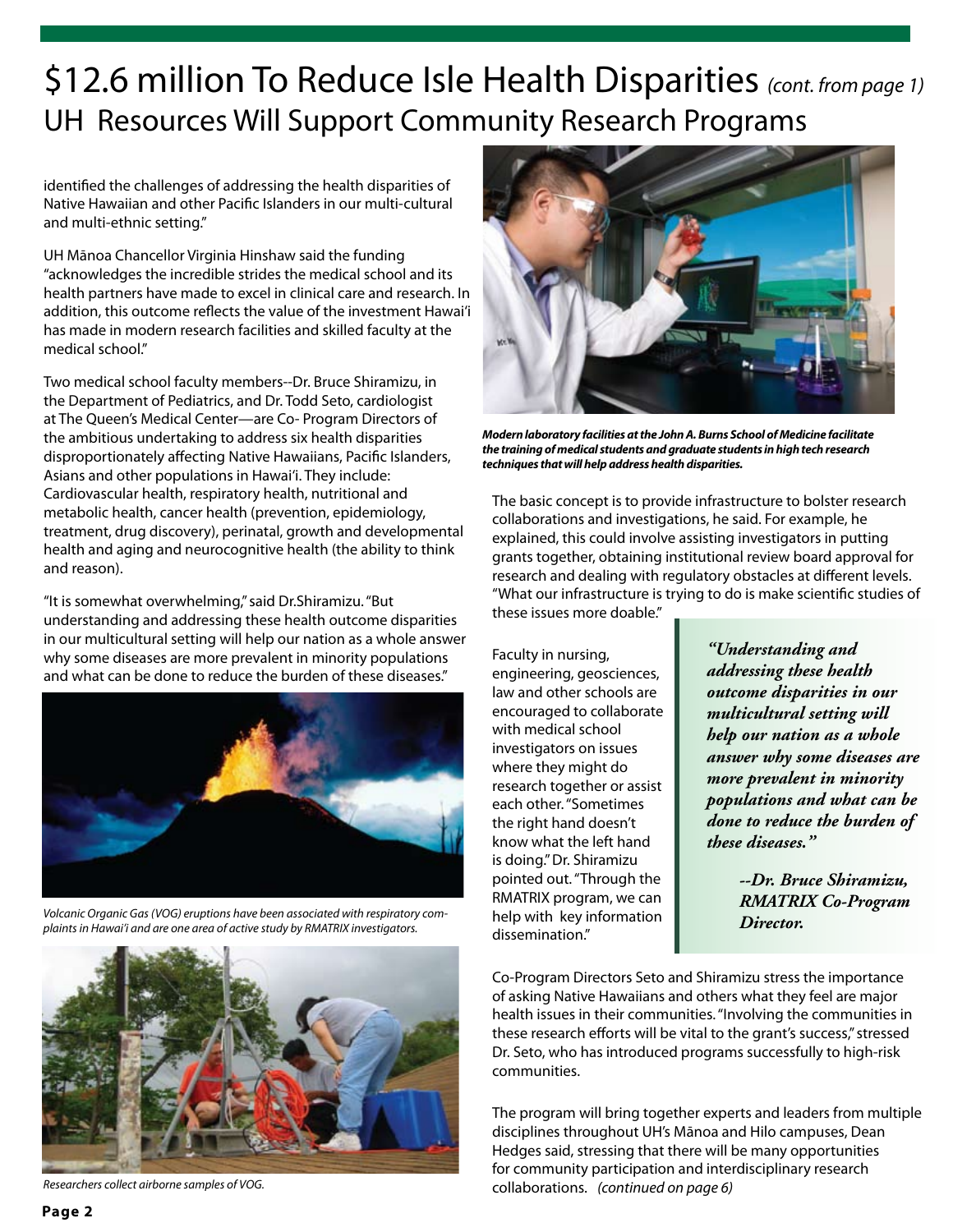**RMATRIX---"R"** stands for **R**esearch **C**enters in **M**inority Institutions. **MATRIX**  means **M**uiltidisciplinary **A**nd **T**ranslational **R**esearch Infrastructure **EX**pansion.

### LEADERSHIP



**PRINCIPAL INVESTIGATOR** Dr. Jerris Hedges

Dean, John A. Burns School of Medicine, University of Hawai'i at Mānoa.



**Co-PROGRAM DIRECTOR**

Dr. Bruce Shiramizu, Professor of Medicine and Pediatrics, UH medical school; Investigator, Hawaii Center for AIDS.



**Co-PROGRAM DIRECTOR/**

Dr. Todd Seto, Associate Tammy Ho, MBA— Professor of Medicine, UH medical school; Cardiologist, The Queen's Medical Center.



**Lead Administrator** Director of Grants Development



**Co-Administrator** Pamela Bullard, BA



**Co-Administrator** Louise Fujisue, RN, MHA

### **KEY FUNCTION DIRECTORS**

**Research Ethics and Regulatory Knowledge and**

**SUPPORT** --Dr. David Easa, Special Advisor, Office of the Vice Chancellor of Research and Graduate Education, Director. Zoe Hammatt, Esq., Assistant Professor, William S. Richardson School of Law, Associate Director.

**Research Design and Biostatistics** –Dr. James Davis, Senior Epidemiologist, John A. Burns School of Medicine.

**Multidisciplinary Research Education, Training and Career Development**—Dr. Rosanne Harrigan, Faculty Development Director and Chair, Complementary and Alternative Medicine.

**Collaborations & Partnerships**—Dr. Todd Seto.

**Evaluation Milestones**—Dr. Judith Inazu, Associate Director, UH Mānoa Social Sciences Research Institute.

**Community-Based Research** –Dr. Marjorie Mau, Professor and Chair of Department of Native Hawaiian Health.

**Participant and Clinical Resources**—Dr. Charles Neal, Neonatologist, Kapi'olani Medical Center for Women and Children and the John A. Burns School of Medicine.

**Biomedical Informatics**—Dr. Dennis Streveler, Professor, UH Manoa Information and Computer Sciences, Director; Guylaine Poisson, PhD, Assistant Professor, Information and Computer Sciences, Associate Director.

**BioRepository Database**—Dr. Lynnae Millar Sauvage, Professor and Chair of Obstetrics and Gynecology, John A. Burns School of Medicine.

#### **HEALTH INITIATIVE LEADERS**

- **CARDIOVASCULAR HEALTH** –Dr. Todd Seto, Associate Professor of Medicine, UH medical school; specialist on cardiovascular disease, The Queen's Medical Center.
- **RESPIRATORY HEALTH** Dr. Elizabeth Tam, Professor and Chair, Medicine and Interdisciplinary Biomedical Science, The Queen's Medical Center.

**NUTRITION AND METABOLIC HEALTH** –Dr. Rachel Novotny, Professor, Human Nutrition, Food and Animal Sciences, UH College of Tropical Agriculture and Human Resources.

**CANCER HEALTH** – Dr. David Ward, Associate Director of Scientific Administration, and Dr. Loic Le Marchand, Researcher, Professor and Director of the Epidemiology Program, UH Cancer Center.

**PERINATAL GROWTH AND DEVELOPMENTAL HEALTH**—Dr. Lynnae Millar Sauvage, Professor and Chair of Obstetrics and Gynecology, and Dr. Charles Neal, Neonatologist, Kapi'olani Medical Center for Women and Children.

**AGING AND NEUROCOGNITIVE HEALTH** –Dr. Cecilia Shikuma, Professor and Director, Hawai'i Center for AIDS, and Dr. Kamal Masaki, acting director, Department of Geriatric Medicine.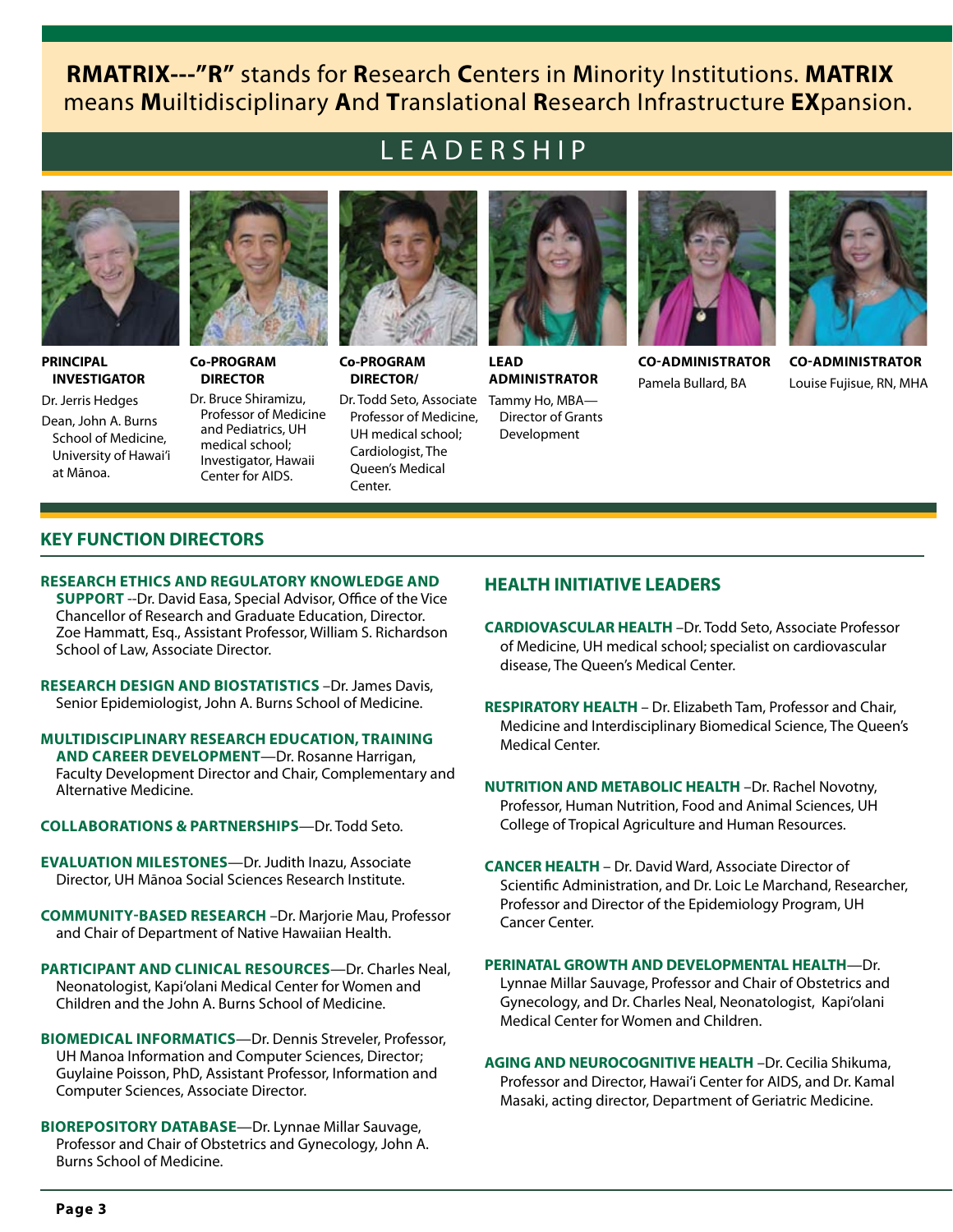## Communities critical partner in fighting disparities

*(cont. from page 1)*



*Assessment of children in Hawai'i through the National Institutes of Health (NIH) sponsored National Children's Study and other pediatric-focused projects will be a vital part of RMATRIX.*

An RMATRIX Council will develop<br>Aoperating policies and monitor progress in research programs designed to help to reduce and eliminate health status differences in population subgroups (i.e., health disparities). Members of the Council include leaders of different disciplines at UH-Mānoa and UH-Hilo, community representatives and the Research Centers in Minority Institutions (RCMI) Translational Research Network. The Multidisciplinary Research Education, Training and Career Development Program will be used to develop careers, train and expand research experiences for investigators and clinicians to engage in clinical and translational research projects for RMATRIX.

The top-down approach is the most important aspect of the new research paradigm, said Dr. Easa, explaining that it is a big departure from past experience in which individual investigators "had the onerous task of choosing their research, seeking funding and collaborators and themselves completing myriad details such as the Institutional Review Board (IRB) or Human Subjects Committee documents and regulatory applications necessary to get started.

"In the present scenario, once the RMATRIX program develops an acceptable concept paper [outlining a specific area of research] and gains approval from the appropriate RMATRIX committees, the resources of the RMATRIX would then be committed

to facilitate and insure the success of the program [in that area of research]," he said. "This seems a win-win for all involved and a sure way of quickly integrating the individual RMATRIX components into an interrelated, comprehensive and functional translational research infrastructure."

Dr. Gary Ostrander, UH Mānoa Vice Chancellor for Research and Graduate Education, credits Dr. Easa "for creating much of the vision for JABSOM in this community as reflected in the RMATRIX (grant)."

Dr. Ostrander is working with the UH Chancellor to develop institutional support for RMATRIX, and will use his office and support personnel "to encourage UH partners to formulate a common vision that enables them to create solutions as they engage in RMATRIX activities.'

He also will facilitate implementation of best practices suggested by steering committees and work groups related to Key Functions, he said "may involve modifying institutional policies contributing to common consent forms, patient recruitment strategies, course curricula, protocols, working to develop and implement solutions to impediments to collaborative clinical and translational research."

Dr. Easa directs the Key Functions involving Research Ethics and Regulatory Knowledge and Support. Other Key Functions being launched to build RMATRIX and assist community leaders and collaborators with goals focusing on health disparity issues in their communities include: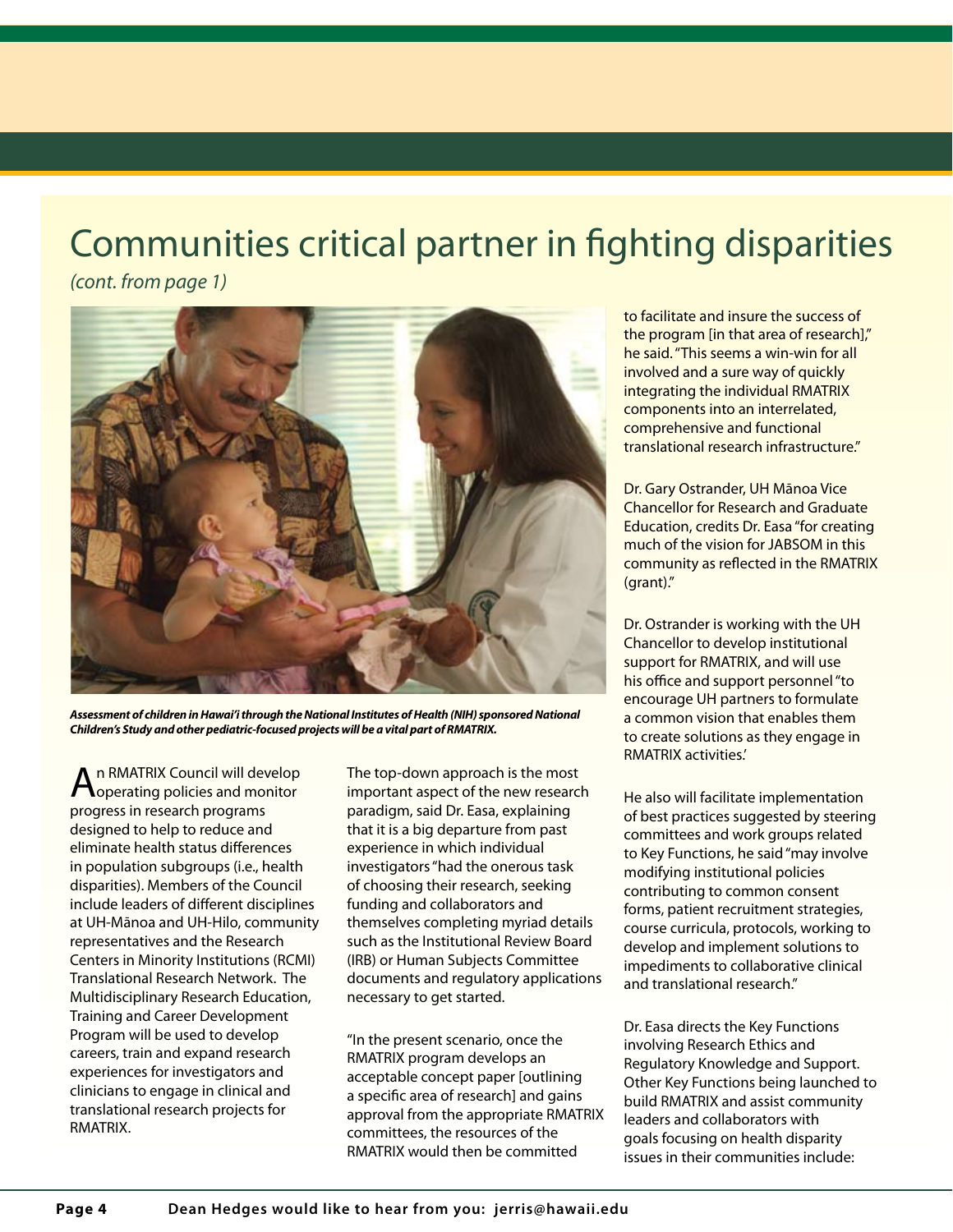Multidisciplinary Research Education, Training and Career Development; Evaluation Milestones; Community -Based Research; Participant and Clinical Resources and Biomedical Informatics and Database Management.

*The RMATRIX proposal includes several health disparities that are particularly germane to Hawai'i communities.*

> *-- Dr. David Easa, Director, RMATRIX Research Ethics, Regulatory Knowledge and Support*

RMATRIX is a complex grant composed of several infrastructure components, all focused on supporting translational research, Dr. Easa explained. Many were previously funded as separate grants or parts of others. "So the challenge is how to integrate them into one program whose goals are broader but not necessarily harder to achieve," he said. "Indeed, the goal of translational research in Hawai'i is laudable—which is to make tangible and measurable improvements in health outcomes in the community we serve!"

The RMATRIX proposal includes several health disparities that are particularly germane to Hawai'i communities, Dr. Easa noted. "Fortunately, we have talented faculty with proven track records and ongoing independent research programs…that can provide us with the intellectual currency to move our translational research agenda forward and insure the success of our RMATRIX grant and its future."

The grant encompasses and supports collaborations, partnerships, community-based research liaisons, participant and clinical resources, research education and training, biomedical informatics, research ethics and regulatory resources.

"In the past," said Dr. Easa, "these infrastructures attracted both junior and senior investigators with different and varied backgrounds, whose goals varied but who all knocked on the infrastructure door to consider the various opportunities for support that was made available to them. Ultimately, the success of that type of structure depended upon the interest level and volume of interested investigators, and the marketing capacity to attract them to each destination."

He said research areas were determined almost entirely by the investigator's interest, "which was reasonable for the time given the developmental nature of our research agenda. But this led to a potpourri of uncoordinated research programs, each with its own needs and expectations and often lacking the support to expand to a meaningful level that could grow and reach maturity.

"RMATRIX leadership will be tested," he said, "by having to successfully engage our experienced health disparities investigators, and then to incorporate and commit appropriate RMATRIX core activities in order to develop meaningful translational research studies. Ultimately, what will be needed are manageable outcomes with discrete endpoints."



*Transferring research results from labs at the John A. Burns School of Medicine to patients for better health is the goal of the new RMATRIX program.*